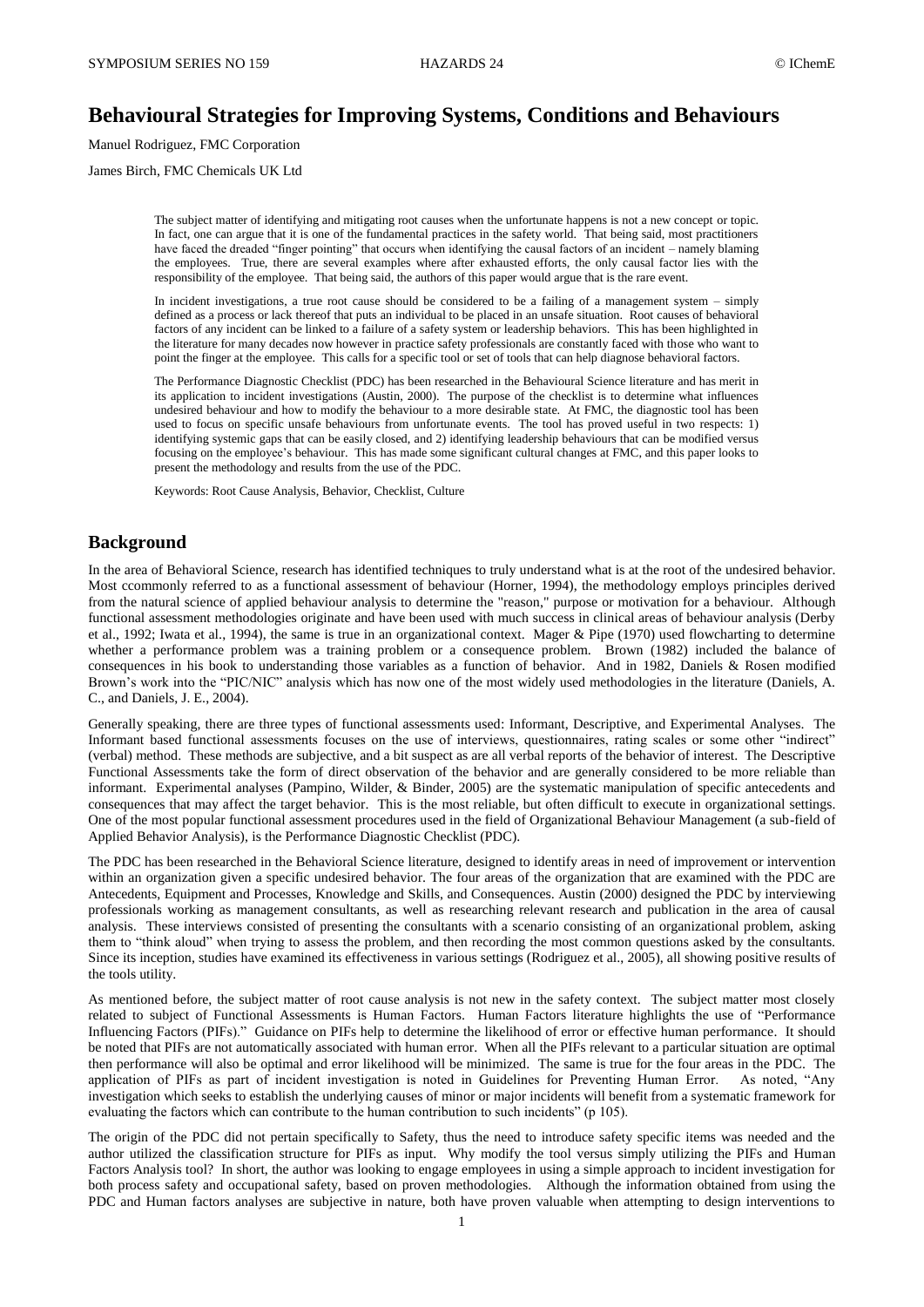improve performance. Hence fourth, the integrated tool will be referred to as the Behavioral Diagnostic Checklist (BDC, see Appendix A).

### **FMC's use of the Diagnostic Checklist**

The BDC has been utilized to focus on specific unsafe behaviors from unfortunate events. Poor Ergonomics, Being in the Line of Fire, use of improper tools, and not following procedures are just a few of the unsafe behaviors that correspond with the vast majority of injuries and incidents we have seen over the last few years. In using the BDC we have seen two positive results: 1) identifying systemic gaps that can be easily closed and 2) identifying systems and leadership behaviors that can modified versus focusing on the employees behavior. This has made some significant cultural changes at FMC according to employee's accounts. A Case example is provided to illustrate the use of the BDC, results from its utility, and narrative of the results compared to what could have resulted without its use.

#### **Case Example: fire on the catwalk**

On October 22, 2012, an employee was completing a routine task performed multiple times a minute. Performed 3 times per 20 minute interval, highly trained employees work to perform a procedure of casting metal ingots from Lithium Metal. On this day, while "dipping" in one of the cells, the employee poured metal in a trap for the casting as per the procedure. While returning the ladle to the cell to gather additional metal, the ladle hit the front of the cell and turned in the employees hand causing it to spill on the front of the cell and the catwalk causing a fire on both the cell front and the catwalk. The metal also got on the employees coat (a specialty made coat which prevented the employee from getting burned). The employee followed the emergency procedure of pouring chloride on top of the fires to put them both out. This unfortunate event could have been worse. The specialty PPE, the employee's proper reaction to the fire and the engineering controls that exist all prevented this from being a worse incident. That said, the potential risk caused this incident to be investigated.

A typical in incident investigations, the investigation team illustrated the event in the form of a why-tree. As seen here in diagram 1, the why tree resulted in a behavioural factor of the employees pace of executing the task. Experienced employees and supervisors consistently discuss the focus on one's pace in performing this task. An optimal pace has been identified and is the subject of the intense training these employees go through. In this incident, the subject of the employees pace being too fast was identified as a cause of the incident.



**Diagram 1: Why-tree from Fire on Catwalk incident**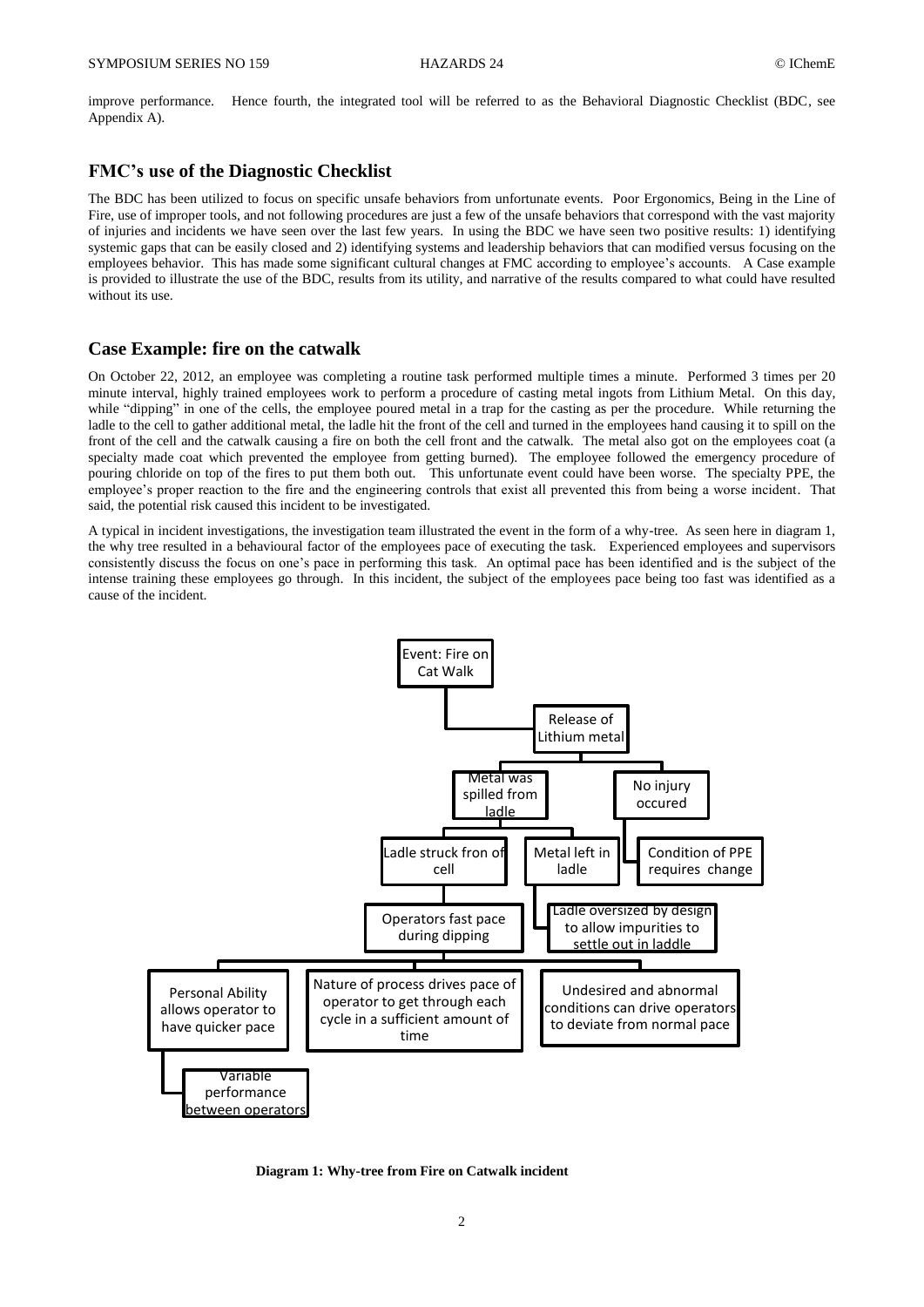The Behavioural factor of pace became a subject matter of great interest. As it is a specific training topic for this task, and it is a general focus area for safety, the team wanted to explore how to resolve this challenge of variability of pace between employees. The BDC procedure was used, interviewing the lead investigator who also happens to be the supervisor of the employees who perform this task. The interview was conducted with the author of this paper. The assessment took 90 minutes, working through each of the questions on the checklist, and reviewing any documentation that was associated with a "yes" response as a validation check.

Using the four categories of the BDC, the results of the assessment highlighted the following gaps:

**Antecedents and Information:** a lack of job aides available and visible that illustrates the desired behaviour and/or task steps

**Equipment and Processes:** the equipment itself equipment is not considered to be up to date or "best in class" against industry norms from a safety standpoint. Also, there is a lack of a formal evaluation such as a Risk Assessment or Job Safety Analysis in the last 5 years by an EHS professional.

**Knowledge and Skills**: no gaps were identified in this category. As mentioned before, employees who perform this task are highly trained, and regular training is conducted through the annual calendar.

**Consequences/Reinforcement**: 3 gaps were identified in this category. First, the supervisor shared that in a regular day to day operation, employee may not be able to stay focused on the task as multiple distractions can arise. Second, the conditions do not encourage the employees to maintain high rates or long durations to performing the task. This is actually not unusual for the task, as the employees can only work 20 minutes at a time under the specialized suits. Third, there is no observation or routine "check" required to ensure procedures are followed for safety or quality. This last point was of particular interest by the supervisor and investigation team as maintaining regular check points and observations could provide support for the employees to maintain consistent pace.

As explained by the author, not all "no" responses require action. The "no's" should drive discussion on whether an action should be taken based on its potential impact to improve the safety of the employees and its practicality. As a result, two actions were taken that otherwise were not identified during the original investigation. First, a formal Risk Assessment was completed which identified engineering control measures that were needed to ensure the employees safety. Second, The use of visual job aides and routine observations on pace was initiated by the supervisor and staff. Since this incident, the BDC was used for another five unfortunate events, all with similar findings of the utility of the BDC.

#### **Culture Changing**

Safety Culture is a term that has several meanings. The authors of this paper found the following as notable ones worth mentioning:

- The Safety Culture Policy Statement defines nuclear safety culture as the core values and behaviors resulting from a collective commitment by leaders and individuals to emphasize safety over competing goals to ensure protection of people and the environment. United States Nuclear Regulatory Commission (2011)
- Safety culture is the ways in which safety is managed in the workplace, and often reflects "the attitudes, beliefs, perceptions and values that employees share in relation to safety" (Cox and Cox, 1991).
- "The product of individual and group values, attitudes, perceptions, competencies, and patterns of behaviour that determine the commitment to, and the style and proficiency of, an organization's health and safety management" (HSC, 1993a, p. 23).

In addition to these definitions, the authors found two other source materials worth noting on the topic of Safety Culture. The United States Department of Labor Occupational Safety and Health Administration (OSHA) published voluntary management guidelines to help organizations implement a safety and health program (United States Department of Labor, 1989). One of those fact sheets is on "Creating a Safety Culture" which describes Safety Cultures "consist of shared beliefs, practices, and attitudes that exist at an establishment. Culture is the atmosphere created by those beliefs, attitudes, etc., which shape our behavior. An organizations safety culture is the result of a number of factors such as:

- Management and employee norms, assumptions and beliefs;
- Management and employee attitudes;
- Values, myths, stories;
- Policies and procedures;
- Supervisor priorities, responsibilities and accountability;
- Production and bottom line pressures vs. quality issues;
- Actions or lack of action to correct unsafe behaviors;
- Employee training and motivation; and
- Employee involvement or "buy-in."

In 2005, the Health and Safety Executive (HSE) Human Engineering developed a safety culture inspection toolkit as requested by Her Majesty's Railway Inspectorate (HMRI). The toolkit was required to provide a pragmatic approach for the measurement of safety culture in rail organisations. The HMRI requested that "the approach should focus on a limited number of indicators that are known to influence safety culture." The five indicators are as follows: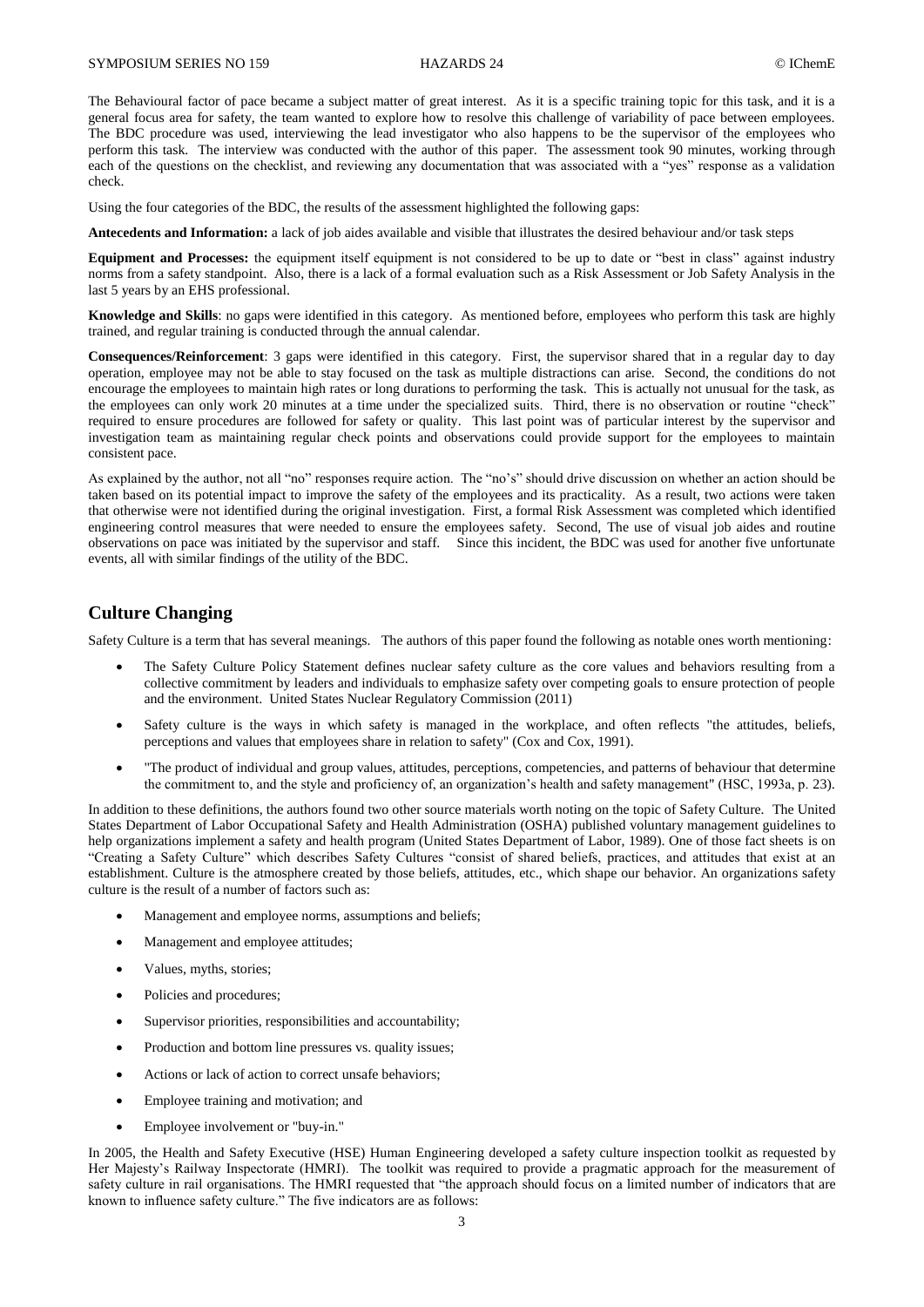- Leadership,
- Two-way communication,
- Employee involvement,
- Learning culture,
- Attitude towards blame.

The affect of the BDC proved useful in determining root causes of behavioural factors. In addition, the BDC engaged employees in new ways in regards to analyzing incidents, analyzing behaviours, and attitude towards blame. To some, the BDC at first glance appears simple, maybe "too" simple. In deed the purpose of the tool is to make analyzing human factors a simple process to enable any employee to do so.

In the case example provided in this paper, historically the investigation could have claimed the root cause to be "Operators fast pace during dipping," essentially blaming the employee for the incident itself. As can be seen in the why tree analysis by virtue of using the BDC checklist, the results yielded further causes to the employees fast pace  $-1$ ) variability of performance between operators, nature of the process drives pace, and undesirable and abnormal conditions encourage deviation of desirable pace.

In comparison to the definitions of Safety Culture noted previously, the BDC enabled culture change by improving attitudes towards blame, actions to correct un safe behaviours both of the front line and of leadership, and not mentioned previous enabling the organization to further develop into a learning culture by sharing this new practice.

#### **Conclusion**

The BDC proved useful in regards to ease of use and ease of identifying practical solutions. Although the information obtained from using the PDC is subjective in nature, it has proven valuable when attempting to design solutions to improve behaviours, conditions and systems in regards to Safety. When it comes to getting to the root cause, the author doesn't claim to have found a magic bullet, or to have unlocked the secrets of the universe. In short, the author hopes to have showed how simple tools can make for value adding solutions to unlock safe behaviours and make a positive impact to an organizational culture.

#### **References**

Austin, J., 2000. Performance analysis and performance diagnostics. In J. Austin & J. E. Carr (Eds.), Handbook of Applied Behavior Analysis (pp. 321-349). Reno, Nevada: Context Press.

Austin, J., Carr, J.E., and Agnew, J., 1999. The need for assessment of maintaining variables in OBM. Journal of Organizational Behavior Management, 19, 59-87.

Brown, P., 1982. Managing Behavior on the Job. John Wiley & Sons.

COX, S. & COX, T. (1991). The structure of employee attitudes to safety - a European example. Work and Stress, 5, 93 - 106.

Daniels, A. C., and Daniels, J. E. (2004). Performance Management: Changing behavior that drives organizational effectiveness. Performance Management Publications: Atlanta, GA.

Derby, K. M., Wacker, D. P., Sasso, G., Steege, M., Northrup, J.,&Cigrand, K., 1992. Brief functional assessment techniques to evaluate aberrant behavior in an outpatient setting: A summary of 79 cases. Journal of Applied Behavior Analysis, 25, 713-721.

Gilbert, T. F., 2007. Human competence (Tribute ed.). San Francisco: Pfeiffer.

HSC (HEALTH AND SAFETY COMMISSION), (1993). Third report: organizing for safety. ACSNI Study Group on Human Factors. HMSO, London.

Health and Safety Executive (HSE) Human Engineering (2005). A review of safety culture and safety climate literature for the development of the safety culture inspection toolkit. Research Report 367. Shore House, Westbury-on-Trym, Bristol.

Horner, 1994. Functional assessment: Contributions and future directions. Journal of Applied Behavior Analysis, 27, 401-404.

Iwata, B. A., Dorsey, M. F., Slifer, K. J., Bauman, K. E., & Richman, G. S., 1992/1994. Toward a functional analysis of self-injury. Journal of Applied Behavior Analysis, 27, 197-209 (Reprinted from Analysis and Intervention in Developmental Disabilities, 2, 3- 20, 1982).

Mager, R. & Pipe, P., 1970. Analyzing Performance Problems or "You Really Oughta Wanna." Fearon Publishers

Rodriguez, M., Wilder, D. A., Therrien, K., Wine, B., Miranti, R., Daratany, K., Salume, G., Baranovsky, G. & Rodriguez, M., 2005. Use of the performance diagnostic checklist to select an intervention designed to increase the offering of promotional stamps at two sites of a restaurant franchise. Journal of Organizational Behavior Management, 25, 17-35.

Rummler, G. A., & Brache, A. P., 1995. Improving performance: how to manage the white space on the organization chart (2nd ed.). San Francisco, CA: Jossey-Bass.

The Center for Chemical Process Safety (CCPS). Guidelines for Preventing Human Error in Process Safety, 2004. Wiley-AIChE; 1 edition (August 15, 2004)